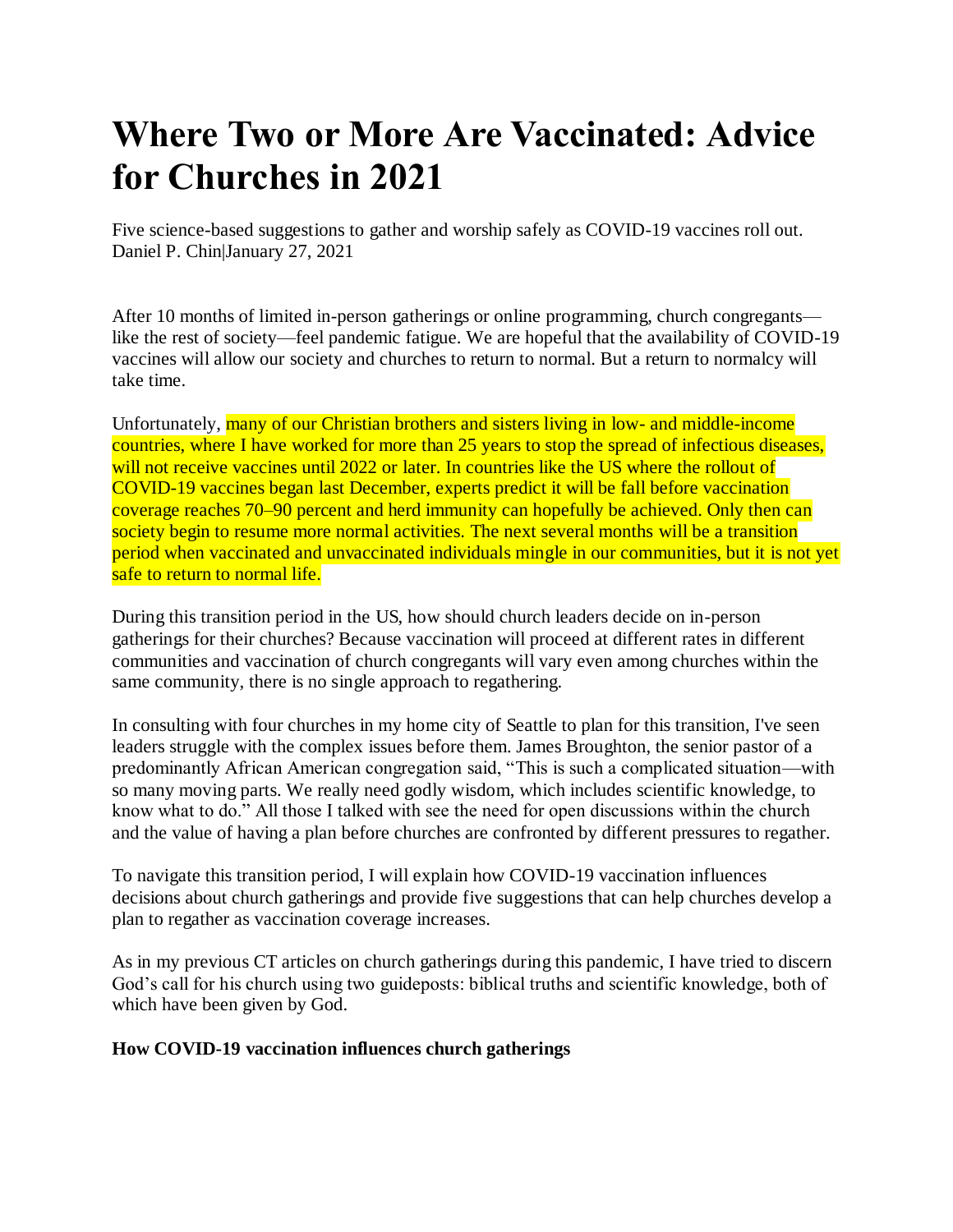Explicitly stated or not, church leaders are balancing three factors when they consider church gathering during this pandemic: the **need and desire of congregants to gather**, the **rate of COVID-19 infection in the community**, and the **risk of COVID-19 infection and complications among the church's congregants**. I created three figures to describe how these factors of churches gathering influence three vaccination periods:



high enough that governments implemented restrictions to curb the virus's spread. Without the availability of vaccines, the risk of COVID-19 infection and complications for churchgoers are very high. Under these circumstances, the balance is tipped toward



#### **High Vaccination**

#### The "High Vaccination" Period

Hopefully, several months from now, as many are vaccinated, herd immunity will take hold and the rate of COVID-19 infection in our communities will decline to a low level. In addition, since vaccines are now protecting most of the congregants from COVID-19 complications, the balance tips toward our growing desire to gather in-person.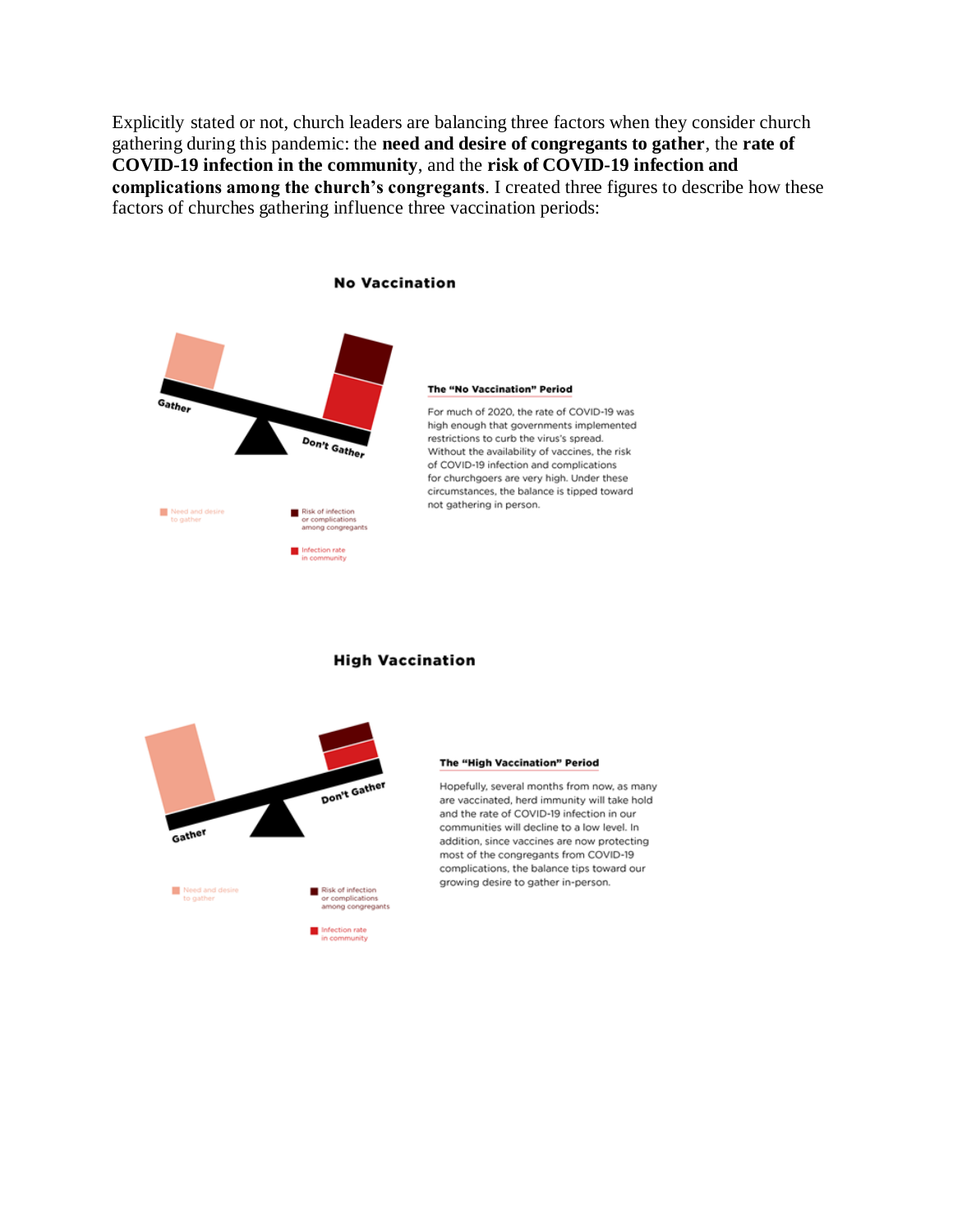#### **Partial Vaccination**



#### **The "Partial Vaccination" Period**

For the next several months, we will be in transition from low to high vaccination coverage. The risk of COVID-19 complications for vaccinated congregants, beginning with the elderly and essential workers, will greatly decrease. Hospitalizations and deaths will decline, and the desire to resume gathering will increase. However, a decline in the infection rate will likely lag because much of COVID-19 transmission is driven by younger people, who will be vaccinated last. In this period, it is unclear when gatherings should

Image: Figure by Mallory Rentsch / Data Compiled by Daniel Chin

The partial-vaccination period will last until there is herd immunity against COVID-19 and the infection rate declines to a low level. How long this takes is affected by the availability, effectiveness, and uptake of COVID-19 vaccines as well as the contagiousness of new COVID-19 variants. The media will report on these issues in the months ahead, and church plans may need to adjust as new information becomes available. However, here is background on two important issues.

First, scientists are still unsure about whether vaccinated individuals who are not apparently ill from COVID-19 can harbor the virus and spread it to others. Recently approved vaccines can reduce the risk of COVID-19 illness by more than 90 percent, including the virus's serious complications. But if the virus can spread through the vaccinated, then we must continue to use masking, physical distancing, and other means to protect vaccinated individuals from COVID-19 in the same way we protect unvaccinated individuals. The purpose of this, however, would not be to prevent COVID-19 complications but to limit the spread of the virus.

Second, fast-spreading variants of COVID-19 in different parts of the world appear to be 10–70 percent more transmissible. This is an alarming development because these variants may worsen and prolong the pandemic. Fortunately, most scientists believe current COVID-19 vaccines should remain effective against these variants.

Since the spread of these COVID-19 variants could delay the time to reach herd immunity, the need for our churches to have plans on how and when to gather is greater than ever. If these virus variants become more common in our communities as anticipated, then we need the suggestions below even more to minimize the spread of COVID-19 in our churches. Because COVID-19 and all its variants spread through nasal secretions and respiratory droplets, the ways to contain their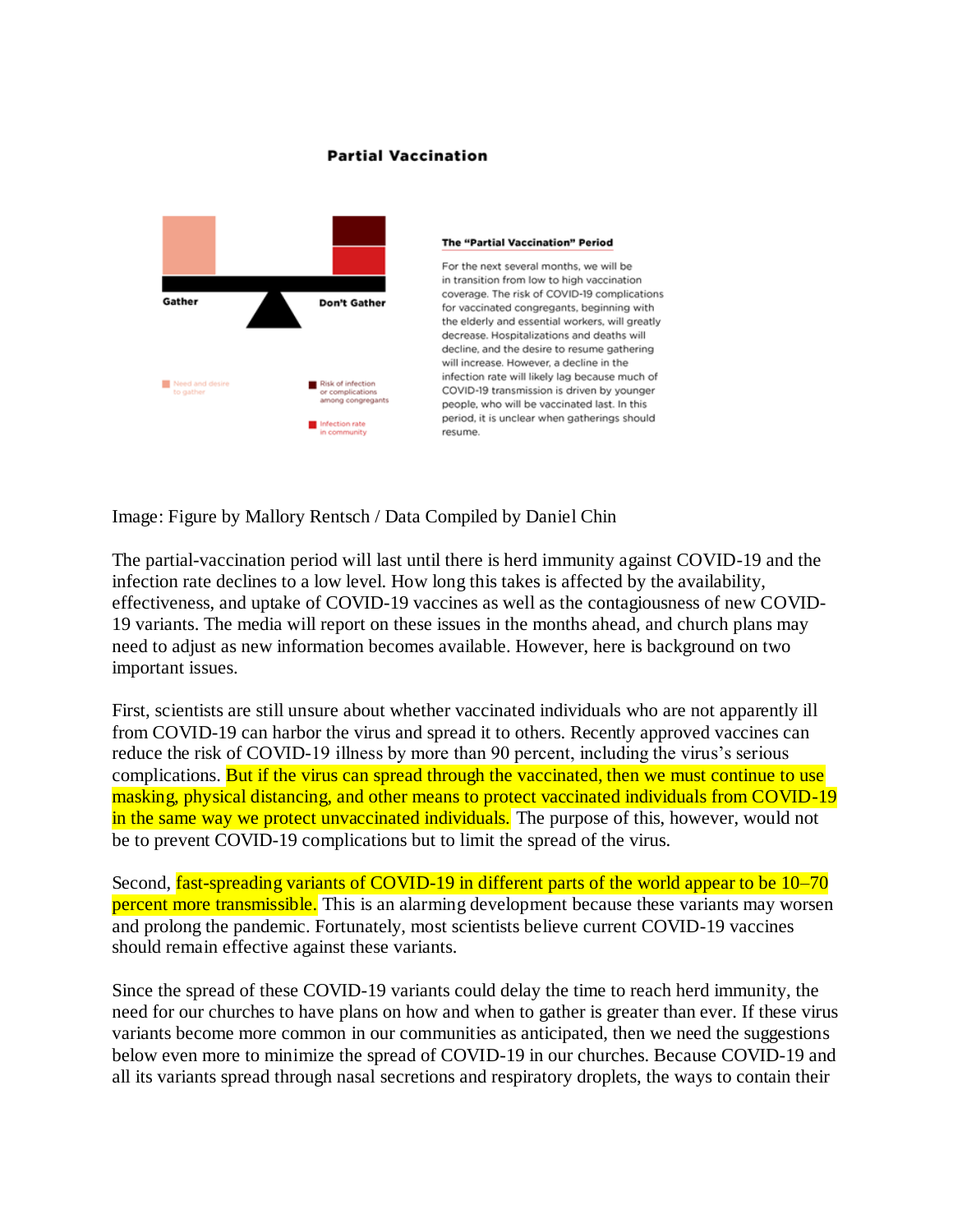transmission remain the same. Therefore, my suggestions remain relevant even with the spread of these variants.

# **Five suggestions for a gathering plan during the partial-vaccination period**

# **1. Use the level of COVID-19 infection as the primary guide for congregational gatherings.**

If in-person gathering resumes during this period, vaccinated and unvaccinated attendees will mix with each other. Because herd immunity has not been achieved, COVID-19 infection rates in our communities will remain high. **Given that our church activities facilitate virus spread**, there is still a high risk of transmission between the unvaccinated and even between unvaccinated and vaccinated congregants. If scientists determine that vaccinated individuals can still harbor the virus and spread it, then even after a high proportion of people are vaccinated, the risk of spread may remain high as long as the level of COVID-19 infection in the community remains high (see upper figure). Only when the infection rate declines to a lower level will the risk of transmission between congregants also decline and then in-person gatherings can safely resume (see lower figure).

Therefore, this partial-vaccination period is an especially tricky time because the risk of COVID-19 complications for unvaccinated congregants has not decreased, but the desire to gather will likely increase. This will undoubtedly influence a church's decision to gather. Therefore, the decision on when it is safe for vaccinated and unvaccinated congregants to gather should primarily be based on the level of COVID-19 infection in the community and not on the proportion of congregants vaccinated.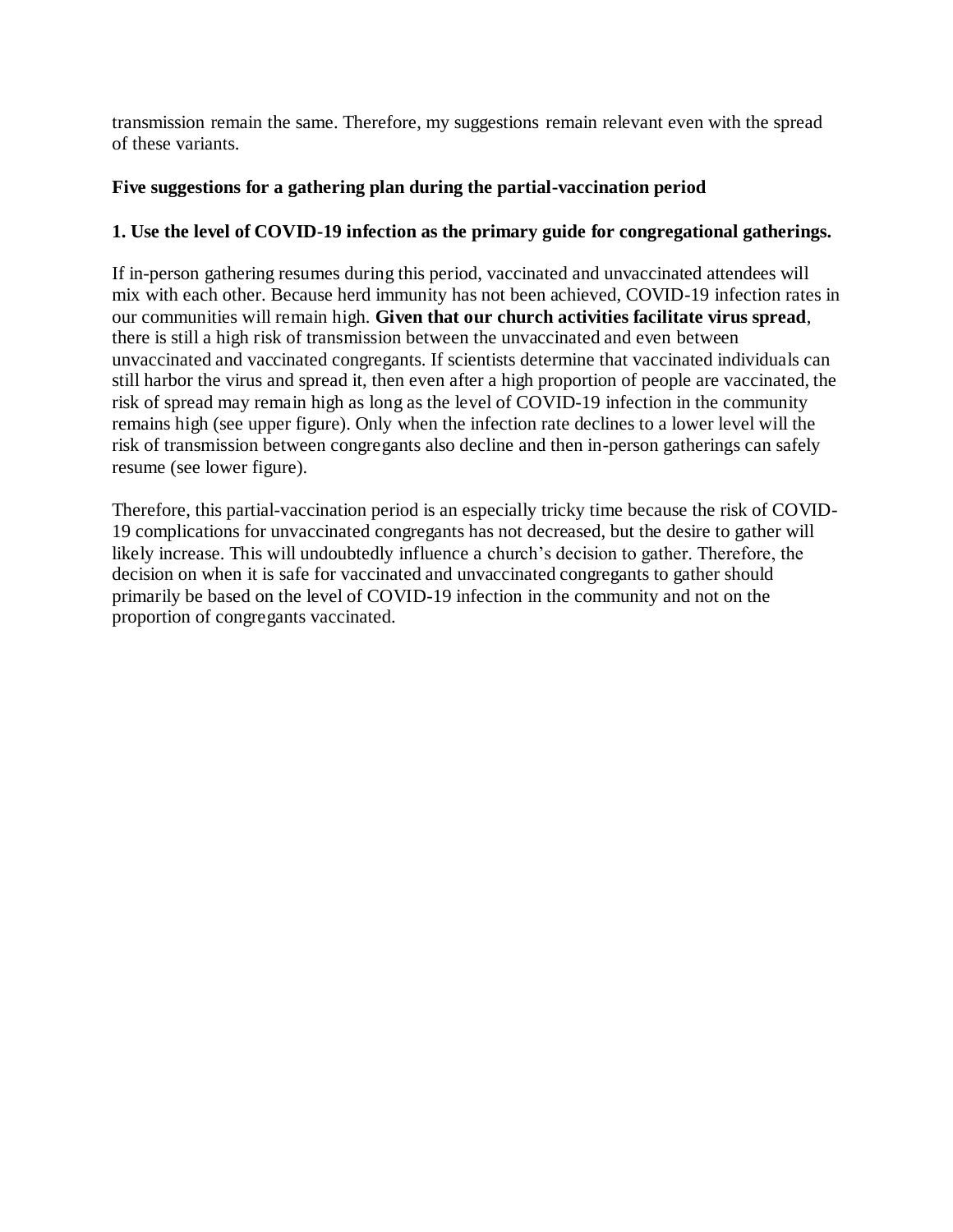

Image: Figure by Mallory Rentsch / Data Compiled by Daniel Chin

## **2. Consider allowing vaccinated congregants to gather separately.**

Although churches may choose to gather only when both vaccinated and unvaccinated congregants can mix safely together, there is an option to gather earlier with just vaccinated congregants. Because vaccinated congregants are protected from serious COVID-19 complications, it is much safer for them to gather indoors even when the infection rate in the community is high. Many of our elderly and more vulnerable church members, who will be vaccinated earlier, may welcome an earlier opportunity to gather before everyone can safely do so. An easy first step would be small groups for vaccinated individuals (although large groups, per CDC recommendations, should remain masked and distanced).

However, church leaders may have reservations about separating their congregants into groups. Laurie Brenner, a pastor of a Seattle neighborhood church deeply engaged in the community, said, "In my medium-size church, there is a real tension. On one hand we do not want to separate people; on the other hand people want to meet as soon as possible."

But the church leaders I talked with generally believe it is possible to set up gatherings just for those who have been vaccinated. Broughton said, "Pods are already popping up spontaneously that bring people with lower risk for COVID-19 together. These are being self-managed by the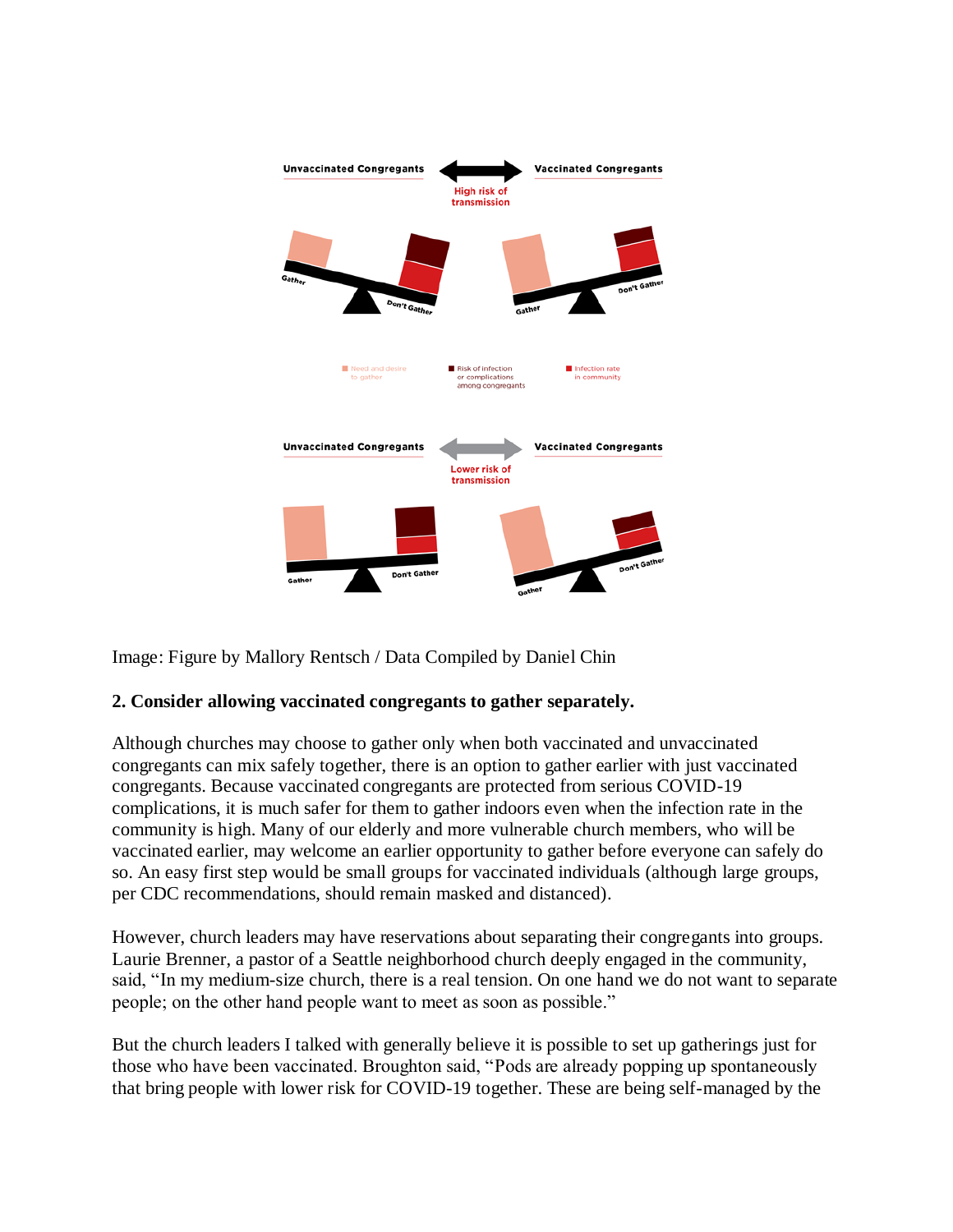members themselves. I can see the same with vaccinated members." Brenner added, "We need to work to ensure that vaccination does not end up dividing existing groups."

In general, the idea of a parallel structure for both vaccinated and unvaccinated congregants seems to resonate with these leaders. George Hinman, the senior pastor of the large multigenerational church that I attend, said, "I can accept the idea of having a worship service just for the vaccinated if we also provide another option for people to worship regardless of their vaccination status. We need to give everyone an accessible experience."

Nevertheless, limiting gatherings to only vaccinated congregants could prove challenging as churches may be reluctant to require a proof of vaccination for entry through their doors. However, the idea isn't new; the use of health passes could become commonplace in the coming months.

## **3. Take a step-wise approach to resume specific forms of in-person gathering.**

We need a step-wise plan because different church activities have different risks of COVID-19 transmission. Activities that carry a higher risk of airborne COVID-19 transmission should start only when infection rate is low, while those with a lower risk can start at a higher infection rate. Moreover, it is easier to mitigate COVID-19 transmission in some activities compared to others.

The table below provides guidance on in-person activities that can start once the level of COVID-19 infection drops to certain thresholds. It builds on the step-wise plan for church reopening and provides thresholds of infection for the steps. For those who live in the US, the tricky part is that there is no national standard for high or low levels of infection, though health departments have come up with similar thresholds of infection for their use. I have adapted them for the steps in the table.

One confusing aspect is that COVID-19 case rates are sometimes presented as the *total* number of cases over 7 or 14 days per 100,000 residents instead of the *daily* number of cases per 100,000 residents. In the table, I recommend using the daily number as thresholds, so you may have to convert your local health department's number to use the table or use a global dashboard with this information, such as the one by STAT News. Always keep in mind that insufficient COVID-19 testing may underestimate the true infection rate; therefore, in communities with inadequate testing, be more conservative in starting activities.

As more information becomes available or clearer guidelines emerge, the thresholds in the table may need to be adjusted. Churches may choose slightly higher or lower thresholds for starting activities. With the fast-spreading variants, it is even more important to start activities at each threshold with a smaller number of individuals. Given that infection rates have skyrocketed in the last few months in many areas, it will be a while before infection rates decline to a level that will permit indoor gatherings for unvaccinated congregants. (NB CDC says not until infections are <10,000/week; the US is currently at 70,000/week.)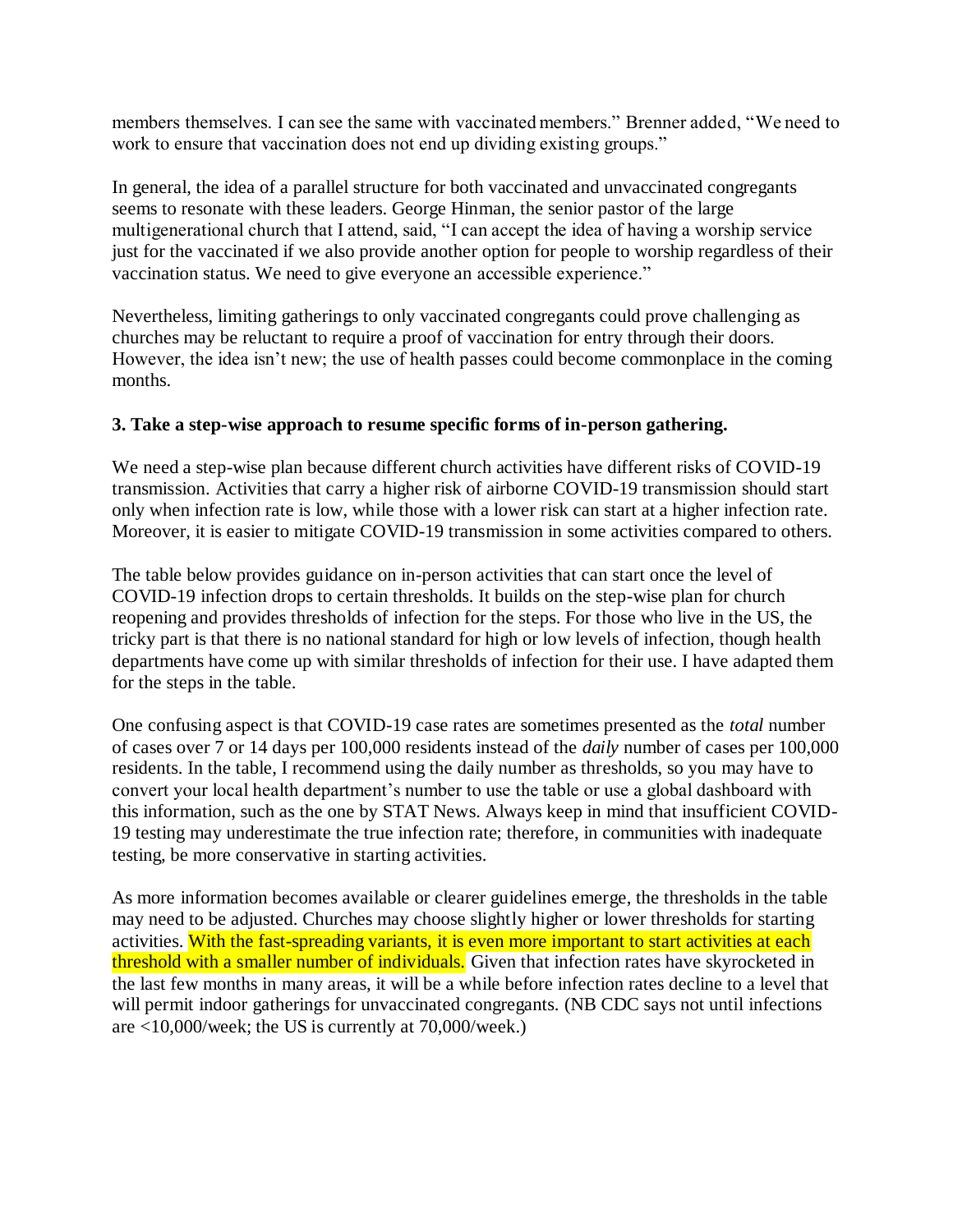# Guidance on when and how gatherings can take place

| <b>Threshold of infection rate</b><br>for starting activities<br>(based on 7-day average<br>of daily cases) | <b>Activities for unvaccinated</b><br>congregants gathering with or<br>without vaccinated congregants                                                                                                                                                                                                                                                                                             | <b>Activities with vaccinated</b><br>congregants<br>gathering separately                                                                                                                                                                                                                                                                                                                                                                                                                                                           |
|-------------------------------------------------------------------------------------------------------------|---------------------------------------------------------------------------------------------------------------------------------------------------------------------------------------------------------------------------------------------------------------------------------------------------------------------------------------------------------------------------------------------------|------------------------------------------------------------------------------------------------------------------------------------------------------------------------------------------------------------------------------------------------------------------------------------------------------------------------------------------------------------------------------------------------------------------------------------------------------------------------------------------------------------------------------------|
| Very high (more than 10-12 daily<br>cases per 100,000 residents)                                            | Outdoor gathering only (as<br>permitted by local regulations)                                                                                                                                                                                                                                                                                                                                     | All outdoor activities and<br>indoor small group allowed<br>(as permitted by local<br>regulations); other indoor<br>activities allowed once infection<br>rate is less than 25 daily cases<br>per 100,000 residents                                                                                                                                                                                                                                                                                                                 |
| High (10-12 daily cases per<br>100,000 residents)                                                           | Indoor home small group<br>can start                                                                                                                                                                                                                                                                                                                                                              | All indoor activities allowed                                                                                                                                                                                                                                                                                                                                                                                                                                                                                                      |
| Medium (5-6 daily cases per<br>100,000 residents)                                                           | Indoor church worship can start                                                                                                                                                                                                                                                                                                                                                                   | All indoor activities allowed                                                                                                                                                                                                                                                                                                                                                                                                                                                                                                      |
| Low (1.5-2 daily cases per<br>100,000 residents)                                                            | Indoor fellowship/Sunday School<br>can start (except those at high-<br>risk for COVID-19 complications)                                                                                                                                                                                                                                                                                           | All indoor activities allowed                                                                                                                                                                                                                                                                                                                                                                                                                                                                                                      |
| Very low (less than one daily<br>case per 100,000 residents)                                                | Indoor fellowship/Sunday School<br>for all can begin                                                                                                                                                                                                                                                                                                                                              | All indoor activities allowed                                                                                                                                                                                                                                                                                                                                                                                                                                                                                                      |
| Additional considerations                                                                                   | Continue to maintain physical<br>distance, use face masks, and<br>wash hands for all activities.<br>Continue to follow all local<br>regulations for gatherings.<br>For the activities starting at<br>each threshold, start with smaller<br>number of individuals and<br>lower room capacity (e.g. 25<br>percent capacity) and with<br>individuals who have lower risk<br>of exposure to COVID-19. | Continue to maintain physical<br>distance, use face masks, and<br>wash hands for all activities.<br>Continue to follow all local<br>regulations for gatherings.<br>Would not allow very high-risk<br>activities such as overnight<br>retreats or large gatherings with<br>meals until herd immunity is<br>achieved in community.<br>We need more information on<br>the effectiveness of COVID-19<br>vaccines among those less than<br>16 years of age before we know<br>whether activities in this age<br>group can start earlier. |

Image: Table by Mallory Rentsch / Data Compiled by Daniel Chin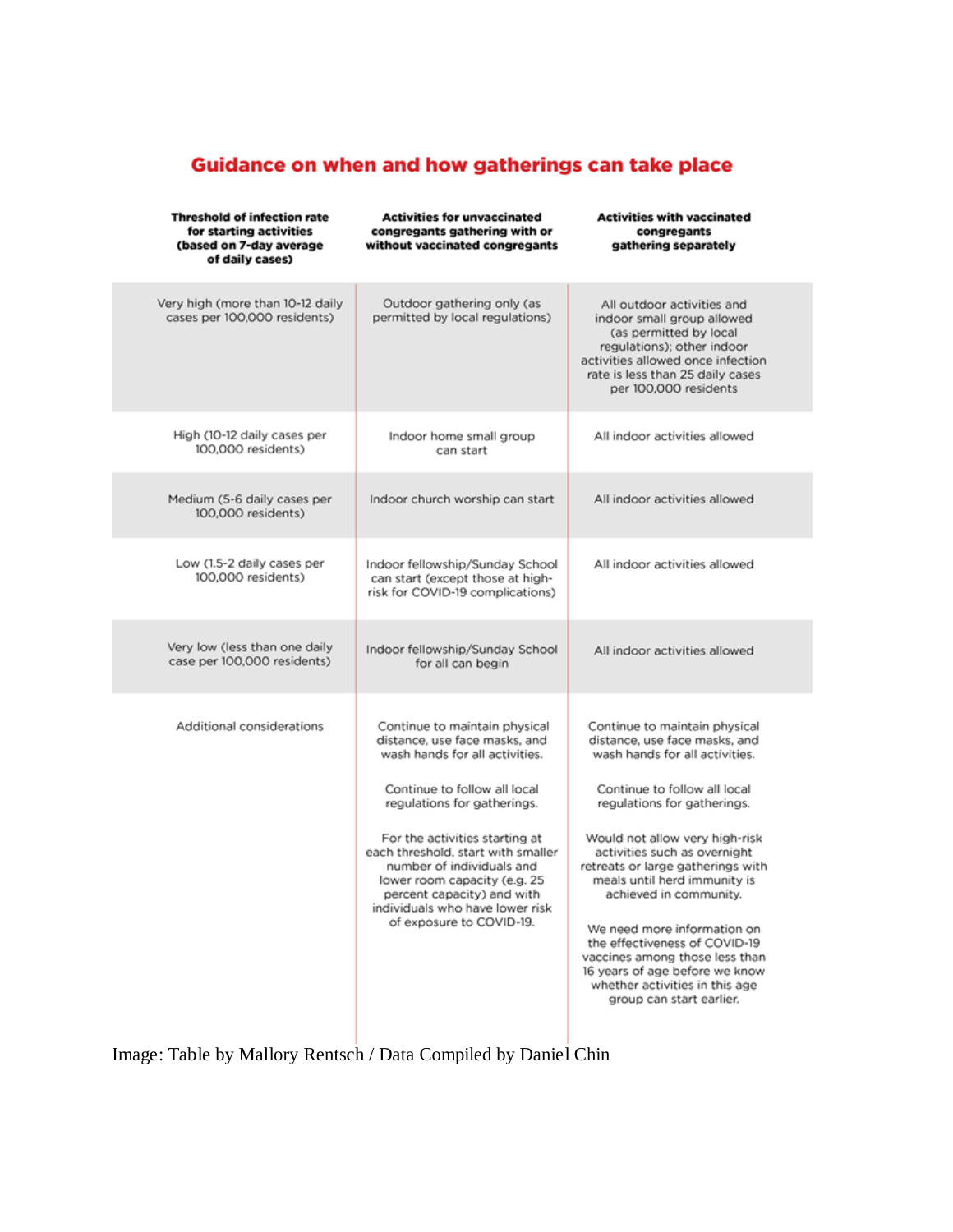#### **4. Encourage congregants to reduce their risk of exposure to COVID-19.**

As COVID-19 vaccines are rolled out, many churchgoers are in a lower priority group for vaccination, and some may never be vaccinated either by choice or due to health reasons. Regardless of the reason, it is important for unvaccinated congregants everywhere to be able to gather safely with others in their churches.

Disease control experts have long recognized the importance of behavioral change in helping people reduce their risk of exposure to an infectious agent. **Before our church attendees gather, we can ask them to modify their behaviors to reduce their risk of exposure to the COVID-19.**

The risk of exposure to the virus is simply sharing the air that other people breathe. Our congregants can lower this risk by reducing their close contact with others (defined as being within six feet of another person for at least 15 minutes) and increasing the use of face masks, physical distancing, and well-ventilated spaces when meeting with others.

When we gather with others in our churches, we can love our brothers and sisters by protecting them from the harm of this virus. "It is fair to ask people to mitigate their risk for the sake of others. I believe it is even fair to ask for vaccination before gathering. But it is important not to exclude people. We need to provide options for all," said Hinman.

"Our church emphasizes the importance of personal accountability and not just what the church mandates," said Elton Lee, an elder of a large Chinese American church, who is grateful for members who take responsibility to protect others. "The church can provide guidelines, but it is up to individuals to adhere to them."

At every threshold of infection in the above table, gatherings can be safer if we ask congregants to reduce their risk of exposure to the virus, and we encourage those with a lower risk of exposure to participate in activities sooner than those with a higher risk.

#### **5. Encourage your congregants to get vaccinated.**

If a significant proportion of people in our communities refuse to be vaccinated, this will prolong the pandemic and its harmful effects on our society. Unfortunately, nearly 40 percent of Americans and a slightly higher percentage in American churches are reluctant to be vaccinated. Broughton explained, "Our people are currently reacting based on fear because of the influence of past experiences like the Tuskegee experiments. They don't know if they can trust the vaccines."

Because we know that COVID-19 vaccines can protect people from the harmful effects of this virus and allow us to return to normal church ministries sooner, in my opinion, churches should be promoting COVID-19 vaccination. Not only will vaccinated Christians be protected from serious complications if they get infected, but they will also be able to serve others in need sooner and contribute to ending the pandemic.